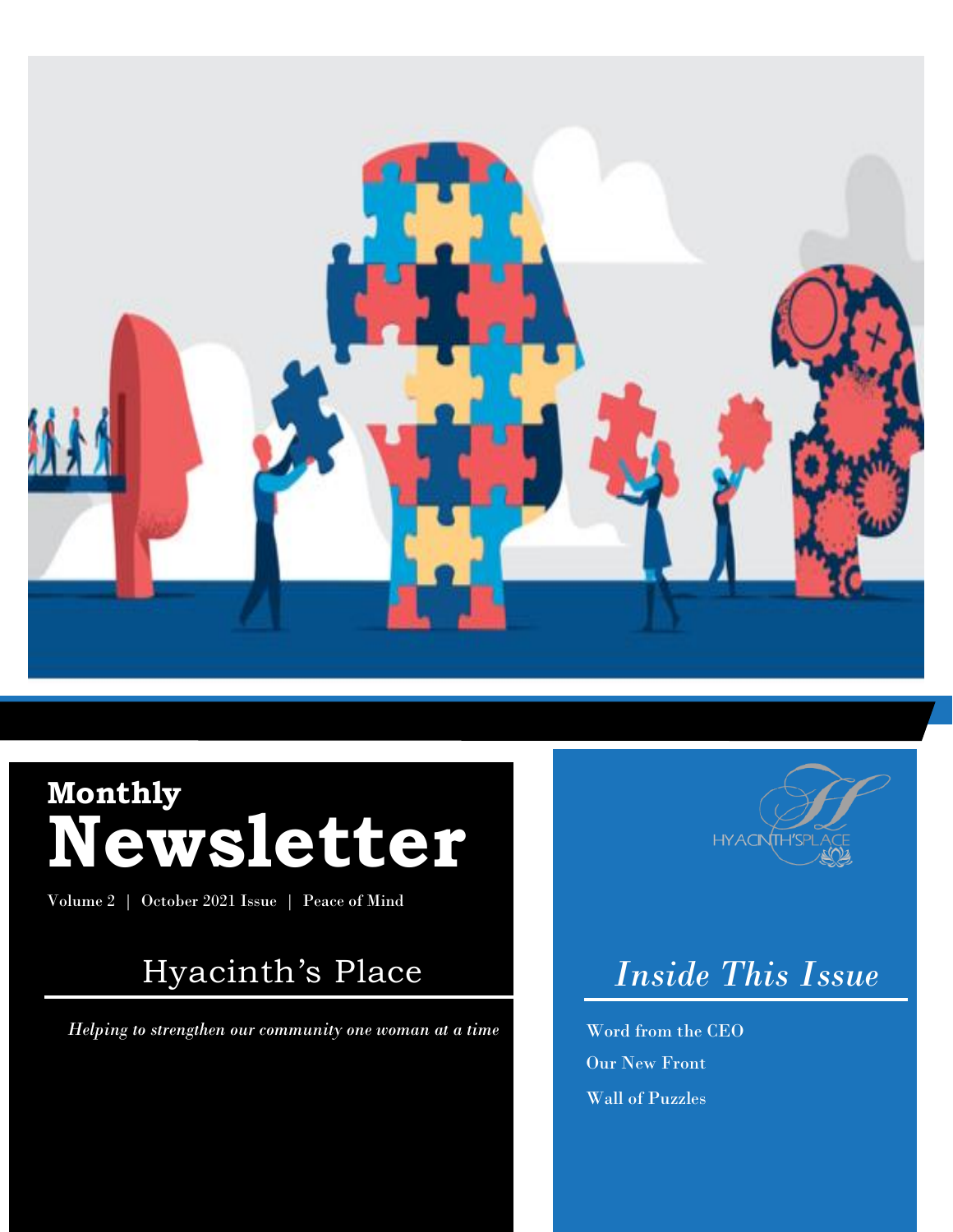

### *OUR NEW FRONT*

Last September, Community Forklift's Community Building Blocks (CBB) program provided Hyacinth's Place with free materials to build an outdoor patio area. With the pallet of salvaged pavers, two small secondhand patio sets, and a flowerpot, they've created a beautiful space for residents to use in their therapy. Relaxation helps in the quest for improved mental health. Evidencebased studies have cited this form of therapy is effective — particularly in an urban setting. The intent of the project is to create an environment where women can live together in a place that nurtures and supports their recovery.

Although the project was pushed back because of the Covid-19 pandemic, it was recently completed and the residents have started using the space to relax, reflect, and even reconnect relationships. Once the work was completed the residents marveled at how nice and comfortable the area appears.

### *Wall of Puzzles*



The jigsaw puzzle dates back to the 1700s, where it was created as an educational tool for children. It later gained mainstream popularity among adults during the Great Depression. They were considered cheap and easy to assemble, and they filled the empty days and empty evenings, writes novelist Margaret Drabble in her memoir The Pattern in the Carpet: A Personal History with Jigsaws.

Puzzles are highly recommended by doctors to keep your stress levels at bay, thereby improving your mental health. One key reason is that it allows you to focus on only one thing. While multi-tasking puts the frontal lobe of your brain under stress, single-tasking through good and engaging puzzles eliminates that stress.

Puzzles not only calm the mind….it quiet the mind...and that is something those of us over-thinkers desperately need. Jigsaw puzzles are a way to put that toddler down for a nap and have some peace for a while. Jigsaw puzzles help to de-Stress, improve memory and concentrations, lower your blood pressure and heart rate, teach Mindfulness, raise your IQ because it engages both sides of your brain at once. Your right brain is your creative side and your left is logical. Working a puzzle makes them BFFs engaging them both at the same time. According to neuroscience physicians, when the left brain "sees all of the separate pieces, it attempts to sort them out logically," while the right brain "sees the 'big picture' and works intuitively." When both of your brain hemispheres are engaged at once, it creates connections between brain cells.